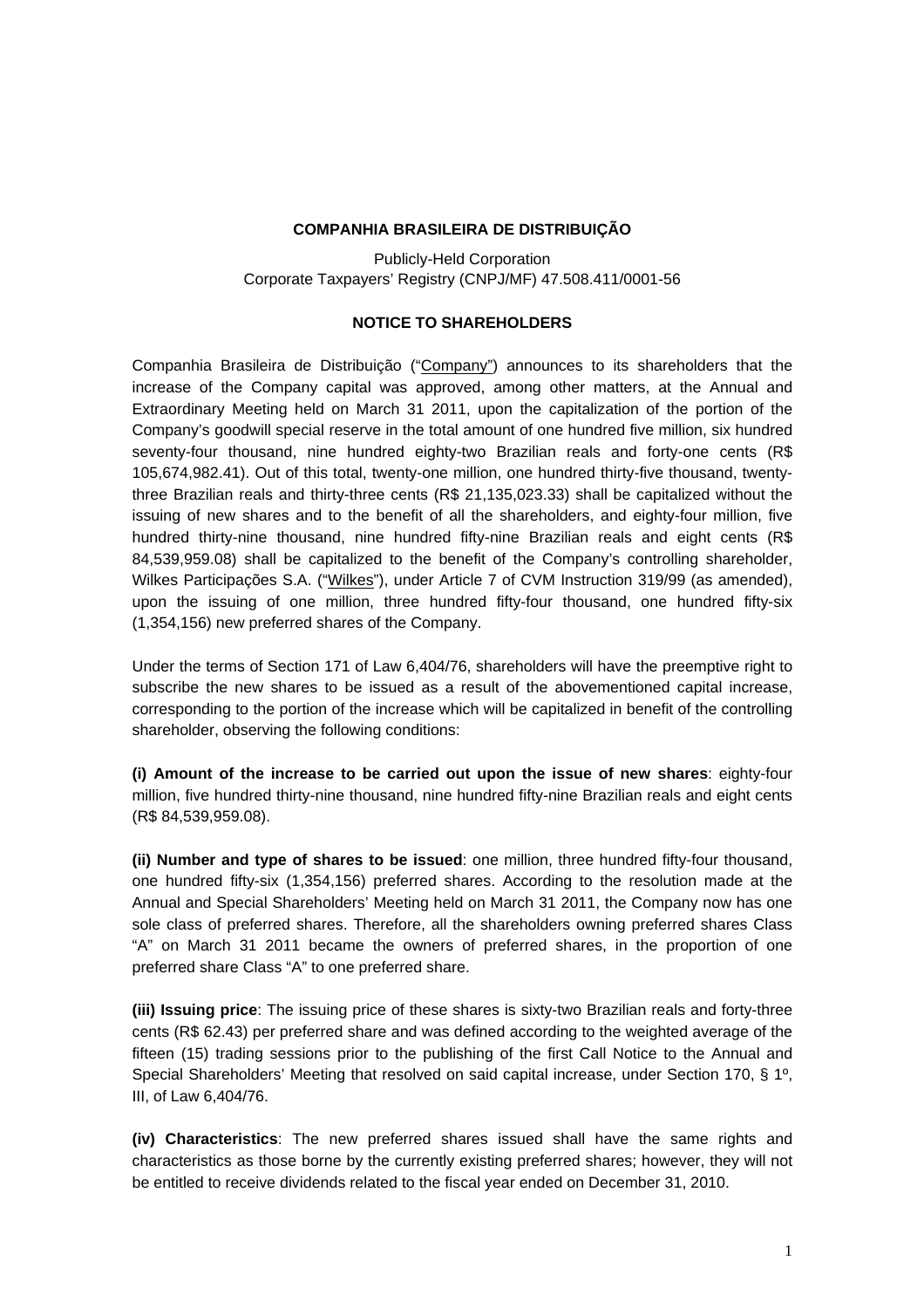**(v) Payment Form**: The preferred shares issued shall be paid through the capitalization of a portion of the amounts existing in the goodwill special reserve registered with the Company, in favor of the controlling shareholder Wilkes, as per Article 7 of CVM Instruction 319/99.

The amount paid by the shareholders who exercised their preemptive right to subscribe for shares issued in the capital increase will be directly delivered to the Company's controller, in national currency, as authorized by Article 7 of CVM Instruction 319/99.

**(vi) Preemptive Right**: (a) Except as described in item (b) below, the shareholders owning common and preferred shares may exercise the preemptive right provided for by Section 171 of Law 6,404/76, during the preclusive time-period of thirty (30) days from April 4, 2011, this latter date being included, which shall expire on May 3, 2011, this date being included.

| Brasília/DF              | SCS Quadra 3 - Edif. D'Angela, 30 - Bloco A, Sobreloja |
|--------------------------|--------------------------------------------------------|
| <b>Belo Horizonte/MG</b> | Av. João Pinheiro, 195 - Subsolo                       |
| Curitiba/PR              | R. João Negrão, 65 - Sobreloja                         |
| Porto Alegre/RS          | R. Sete de Setembro, 746 - Térreo                      |
| Rio de Janeiro/RJ        | R. Sete de Setembro, 99 - Subsolo                      |
| São Paulo/SP             | R. Boa Vista, 176 - 1 Subsolo                          |
| Salvador/BA              | Av. Estados Unidos, 50, 2º and - (Ed Sesquicentenário) |

The Company's shareholders whose shares are in custody with Itaú Unibanco S/A shall receive the subscription lists by mail and those who fail to receive it shall appear in person, within the subscription deadline above, at any of the branches of Itaú Unibanco S.A. as indicated above.

The shareholders whose shares are in custody with BM&FBOVESPA – Depositary Center – shall exercise their preemptive rights to subscribe the new shares through their custody agents, subject to the deadlines stipulated by BM&FBOVESPA and the terms herein.

(b) Since the preemptive rights has not been registered with the Securities and Exchange Commission (SEC) through a Registration Statement, nor is in place an exempt from registration with SEC, then U.S. persons, as defined in Regulation S enacted within the ambit of the Securities Act 1933, as amended, may not exercise the preemptive right to the subscription of the shares issued as a result of the capital increase.

The locks for deposit currently outstanding preferred shares class A shares of the Company, PCAR5, which have their name changed to Preferred Shares pursuant to item (ii) above, shall be valid until April 5, 2011, this date being included.

**(vii) Preemptive right ratio:** The preemptive right of the Company's shareholders shall be exercised at the ratio of 0.52580194% in new preferred shares, under the main clause of Section 171 of Law 6,404/76.

**(viii) Trading of subscription rights**: Shareholders of shares issued by the Company who wish to trade its subscription rights may do it within the period of exercise of preemptive right,